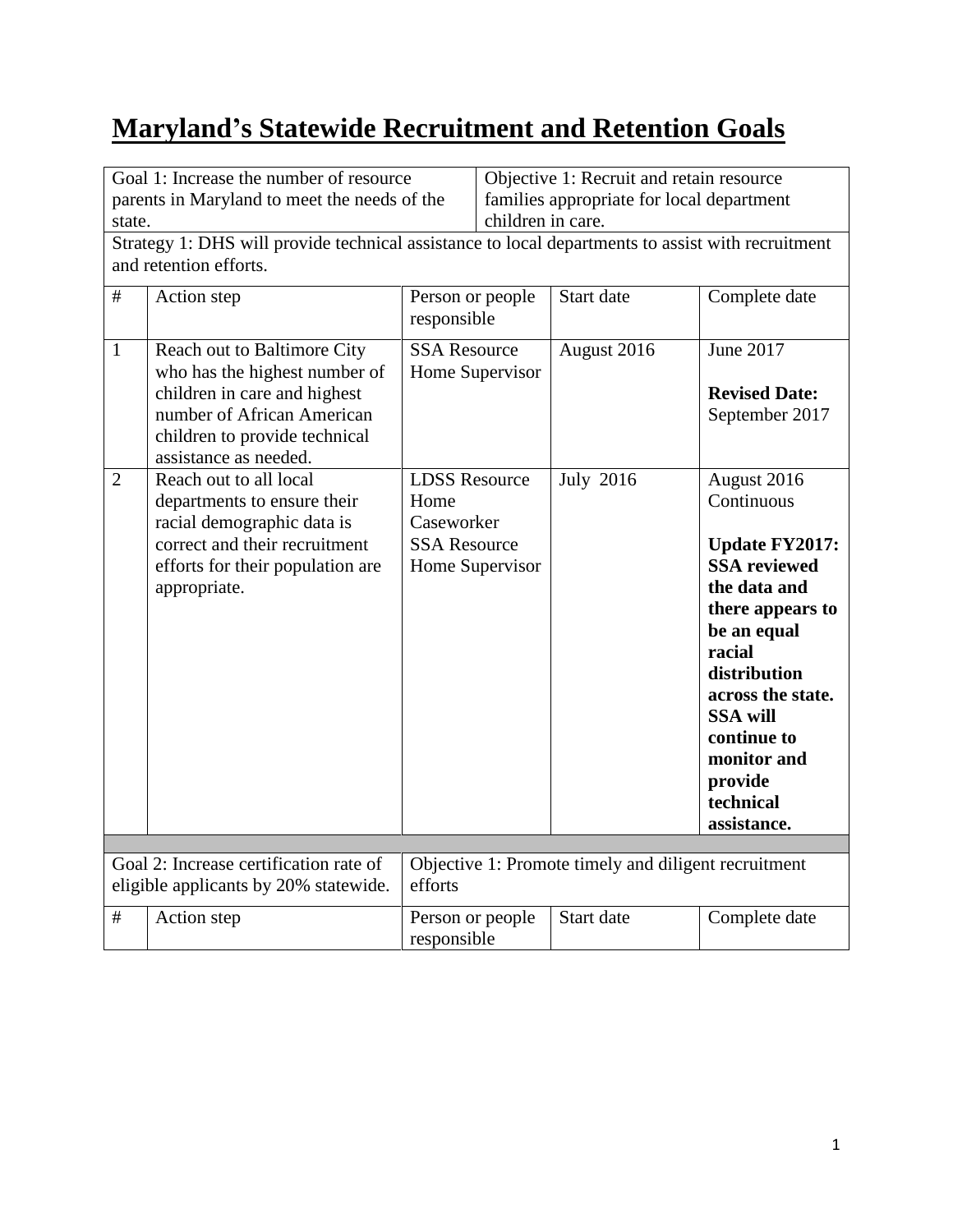| $\mathbf{1}$   | Establish tracking sheet to<br>monitor and update websites<br>and publication/marketing<br>materials monthly with<br>information for LDSS      | <b>LDSS Resource</b><br>Home Worker<br><b>SSA Resource</b><br>Home Supervisor        | <b>July 2016</b> | Ongoing       |
|----------------|------------------------------------------------------------------------------------------------------------------------------------------------|--------------------------------------------------------------------------------------|------------------|---------------|
|                | <b>Resource Home Staff, Foster</b><br>Parent Ombudsman and<br>Licensing and Monitoring.                                                        |                                                                                      |                  |               |
| $\overline{2}$ | Provide adapted language<br>publication materials based on<br>demographic region.                                                              | <b>LDSS Resource</b><br>Home<br>Caseworker<br><b>SSA Resource</b><br>Home Supervisor | <b>July 2016</b> | Ongoing       |
|                |                                                                                                                                                |                                                                                      |                  |               |
|                | Strategy 2: Engage current/experienced Resource Parents in developing the intake process and<br>attending recruitment events.                  |                                                                                      |                  |               |
| $\#$           | Action step                                                                                                                                    | Person or people<br>responsible                                                      | Start date       | Complete date |
| $\mathbf{1}$   | Identify experienced resource<br>parents and connect them to<br>prospective parents for support<br>groups and peer to peer support<br>options. | <b>LDSS Resource</b><br>Home<br>Caseworker<br><b>SSA Resource</b><br>Home Supervisor | <b>July 2016</b> | Ongoing       |
| $\overline{2}$ | Arrange for quarterly<br><b>Resource Parent panel</b><br>presentations                                                                         | <b>LDSS Resource</b><br>Home<br>Caseworker<br><b>SSA Resource</b><br>Home Supervisor | <b>July 2016</b> | Ongoing       |
|                |                                                                                                                                                |                                                                                      |                  |               |
|                | Strategy 3: Facilitate focus groups with prospective parents to discuss barriers to willingness and<br>completing certification.               |                                                                                      |                  |               |
| $\#$           | Action step                                                                                                                                    | Person or people<br>responsible                                                      | Start date       | Complete date |
| $\mathbf{1}$   | Schedule focus groups at the<br>end of each PRIDE or MAPP<br>training session.                                                                 | <b>LDSS Resource</b><br>Home<br>Caseworker                                           | <b>July 2016</b> | Ongoing       |
|                |                                                                                                                                                |                                                                                      |                  |               |
| $\#$           | Strategy 4: Offer trainings at times and locations that are convenient to prospective families.                                                |                                                                                      | Start date       |               |
|                | Action step                                                                                                                                    | Person or people<br>responsible                                                      |                  | Complete date |
| $\mathbf{1}$   | Gather and analyze<br>demographic data on<br>prospective parents                                                                               | <b>LDSS Resource</b><br>Home<br>Caseworker<br><b>SSA Resource</b><br>Home Supervisor | September 2016   | Ongoing       |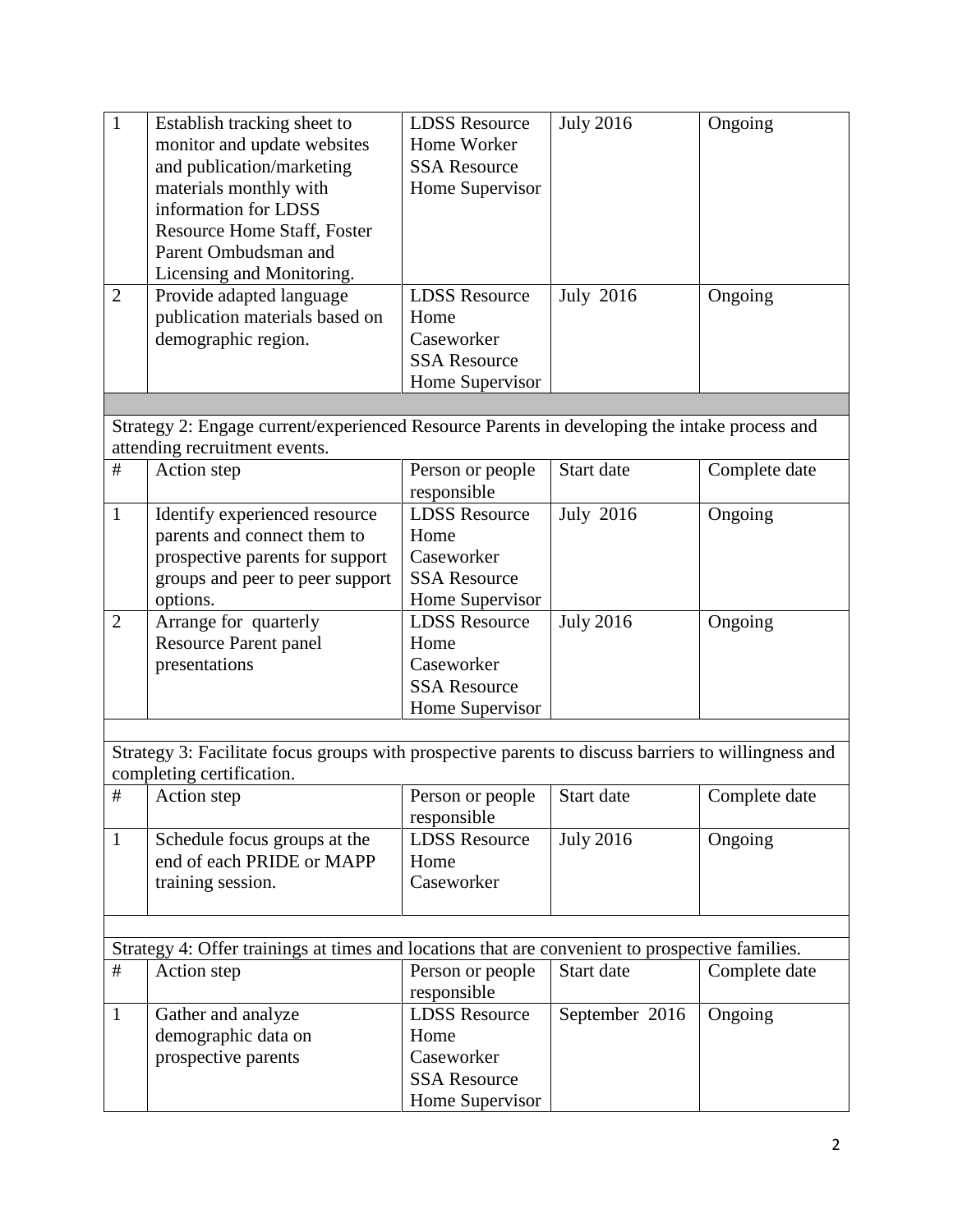| $\overline{2}$ | Identify marketing materials to<br>be revised                                                                        | <b>LDSS Resource</b><br>Home<br>Caseworker<br><b>SSA Resource</b><br>Home Supervisor | September 2016                                                                             | $O$ ngoing    |
|----------------|----------------------------------------------------------------------------------------------------------------------|--------------------------------------------------------------------------------------|--------------------------------------------------------------------------------------------|---------------|
|                | Strategy 5: Provide timely and family oriented responses to inquiries.                                               |                                                                                      |                                                                                            |               |
| #              | Action step                                                                                                          | Person or people<br>responsible                                                      | Start date                                                                                 | Complete date |
| $\mathbf{1}$   | Cross train foster and adoption<br>staff with talking points on<br>how to respond to inquiries.                      | <b>LDSS Resource</b><br>Home<br>Caseworker<br><b>SSA Resource</b><br>Home Supervisor | September 2016                                                                             | Ongoing       |
| $\overline{2}$ | Establish standards for<br>immediate response to<br>inquiries.                                                       | <b>LDSS Resource</b><br>Home<br>Caseworker<br><b>SSA Resource</b><br>Home Supervisor | September 2016                                                                             | Ongoing       |
| 3              | Document follow up calls to<br>interested persons who have<br>not initiated the certification<br>process.            | <b>LDSS Resource</b><br>Home<br>Caseworker<br><b>SSA Resource</b><br>Home Supervisor | September, 2016                                                                            | Ongoing       |
| $\overline{4}$ | Conduct exit interviews of<br>prospective parents that do not<br>complete the process.                               | <b>LDSS Resource</b><br>Home<br>Caseworker<br><b>SSA Resource</b><br>Home Supervisor | September 2016                                                                             | Ongoing       |
|                | Goal #3: Children in foster homes will have<br>greater placement stability.                                          |                                                                                      | Objective: Preserve willingness and strengthen<br>the abilities of current foster parents. |               |
|                | Strategy 1: Enhance visibility of resources and accessibility of training and support services to<br>foster parents. |                                                                                      |                                                                                            |               |
| #              | Action step                                                                                                          | Person or people<br>responsible                                                      | Start date                                                                                 | Complete date |
| $\mathbf{1}$   | Provide resource parents with<br>ongoing training calendars and<br>send them invitations to other<br>agency events.  | <b>LDSS Resource</b><br>Home<br>Caseworker<br><b>SSA Resource</b><br>Home Supervisor | <b>July 2016</b>                                                                           | Ongoing       |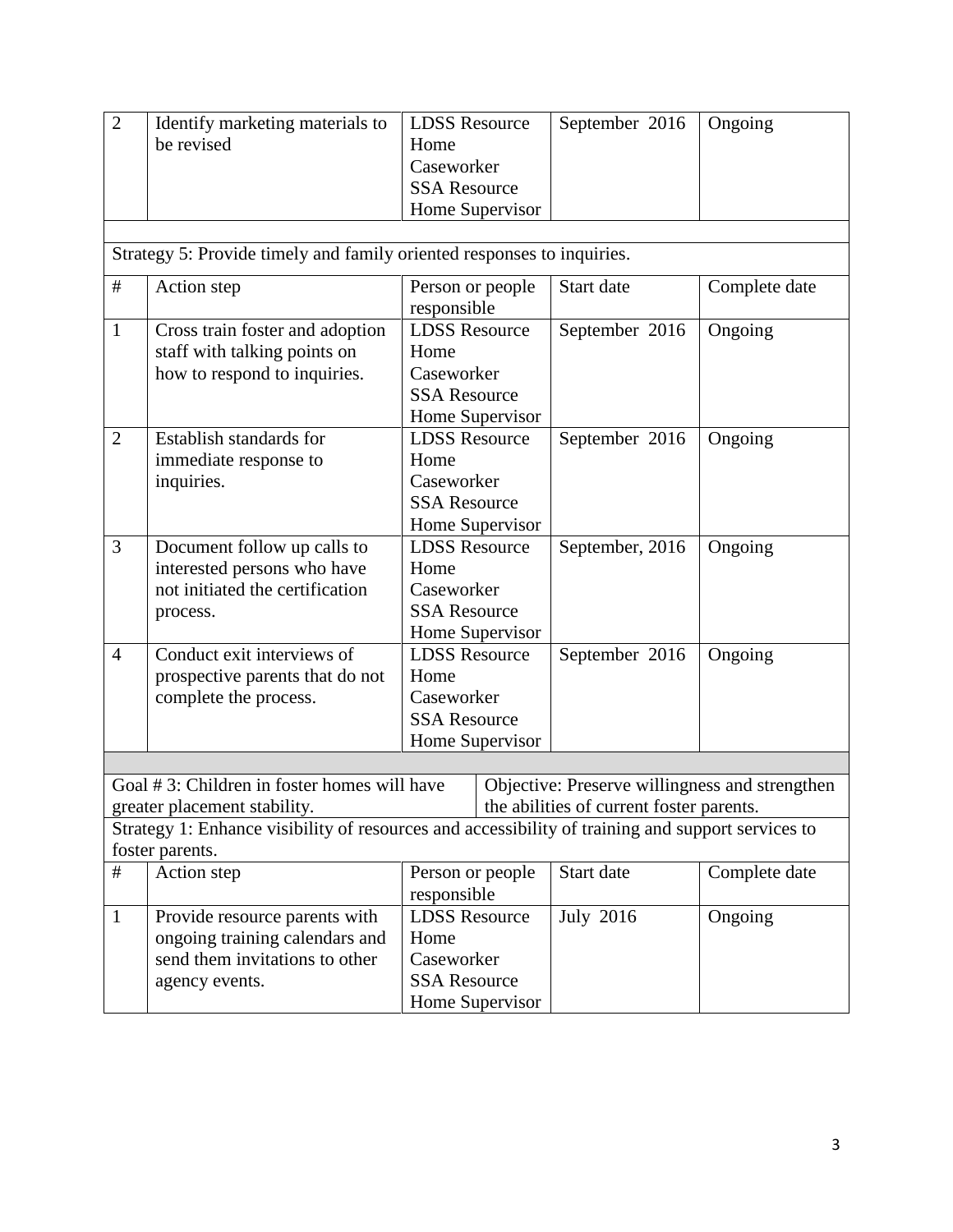| $\overline{2}$ | Provide resource parents with                                                                    | <b>LDSS Resource</b> | June 2016        | Ongoing               |
|----------------|--------------------------------------------------------------------------------------------------|----------------------|------------------|-----------------------|
|                | the contact information for the                                                                  | Home                 |                  |                       |
|                | <b>Foster Parent Ombudsman</b>                                                                   | Caseworker           |                  |                       |
|                |                                                                                                  | <b>SSA Resource</b>  |                  |                       |
|                |                                                                                                  | Home Supervisor      |                  |                       |
| 3              | Arrange for panel presentations                                                                  | <b>LDSS Resource</b> | June 2016        | Ongoing               |
|                | by the State Youth Advisory                                                                      | Home                 |                  |                       |
|                | Board of trainings and events                                                                    | Caseworker           |                  |                       |
|                |                                                                                                  | <b>SSA Resource</b>  |                  |                       |
|                |                                                                                                  | Home Supervisor      |                  |                       |
|                |                                                                                                  | State IL             |                  |                       |
|                |                                                                                                  | Coordinator          |                  |                       |
|                |                                                                                                  |                      |                  |                       |
|                | Strategy 2: Implement a training protocol for foster parents and child welfare staff on cultural |                      |                  |                       |
|                | competence and trauma informed care.                                                             |                      |                  |                       |
| $\#$           | Action step                                                                                      | Person or people     | Start date       | Complete date         |
|                |                                                                                                  | responsible          |                  |                       |
| $\mathbf{1}$   | Research evidenced based                                                                         | <b>SSA Resource</b>  | <b>July 2016</b> | September 2016        |
|                | training resources                                                                               | Home Supervisor      |                  |                       |
|                |                                                                                                  | Child Welfare        |                  | <b>Update FY2017:</b> |
|                |                                                                                                  | Organizational       |                  | <b>LDSS</b> was       |
|                |                                                                                                  | Development &        |                  | provided with         |
|                |                                                                                                  | Training             |                  | the updated           |
|                |                                                                                                  | Program              |                  | <b>PRIDE</b> material |
|                |                                                                                                  | Manager              |                  | on trauma             |
|                |                                                                                                  | <b>OHP</b> Program   |                  | informed care.        |
|                |                                                                                                  | Manager              |                  | SSA is in the         |
|                |                                                                                                  |                      |                  | process of            |
|                |                                                                                                  |                      |                  | providing             |
|                |                                                                                                  |                      |                  | updated pride         |
|                |                                                                                                  |                      |                  | training to all       |
|                |                                                                                                  |                      |                  | 24 local              |
|                |                                                                                                  |                      |                  | departments via       |
|                |                                                                                                  |                      |                  | <b>Child Welfare</b>  |
|                |                                                                                                  |                      |                  | League of             |
|                |                                                                                                  |                      |                  | America.              |
|                |                                                                                                  |                      |                  | <b>Revised Date:</b>  |
|                |                                                                                                  |                      |                  | December 2017         |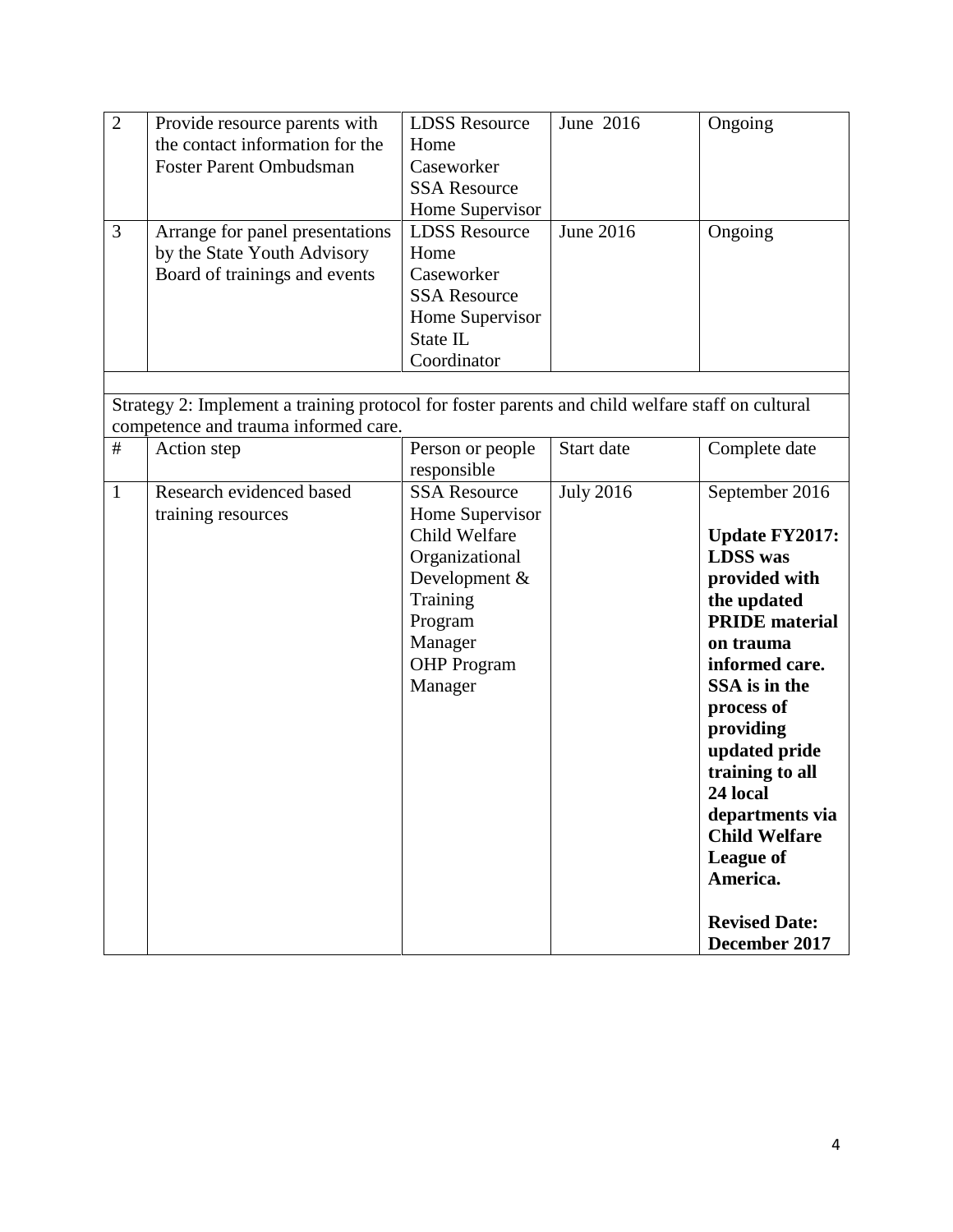| $\overline{2}$ | Select content and curriculums                               | <b>SSA Resource</b> | September 2016 | October 2016          |
|----------------|--------------------------------------------------------------|---------------------|----------------|-----------------------|
|                | to be trained on                                             | Home Supervisor     |                |                       |
|                |                                                              | Child Welfare       |                | <b>Update FY2017:</b> |
|                |                                                              | Organizational      |                | This has been         |
|                |                                                              | Development &       |                | completed and         |
|                |                                                              | Training            |                | <b>DHS</b> will focus |
|                |                                                              | Program             |                | more on               |
|                |                                                              | Manager             |                | trauma.               |
|                |                                                              | <b>OHP</b> Program  |                |                       |
|                |                                                              | Manager             |                | <b>Completed</b>      |
| 3              | Partner with Maryland                                        | <b>SSA Resource</b> | September 2016 | November $2016$       |
|                | <b>Resource Parent Association</b>                           | Home Supervisor     |                |                       |
|                | and Maryland Association of                                  | <b>SSA Resource</b> |                | <b>Update FY2017:</b> |
|                | <b>Resources for Families and</b>                            | Home Policy         |                | 2 resource            |
|                | Youth to facilitate an annual                                |                     |                |                       |
|                | <b>Resource Parent Conference</b>                            | Analysts            |                | parent<br>conferences |
|                |                                                              |                     |                | were held this        |
|                |                                                              |                     |                |                       |
|                |                                                              |                     |                | year. SSA plans       |
|                |                                                              |                     |                | to involve the        |
|                |                                                              |                     |                | <b>State</b>          |
|                |                                                              |                     |                | Independent           |
|                |                                                              |                     |                | <b>Coordinator to</b> |
|                |                                                              |                     |                | solicit youth         |
|                |                                                              |                     |                | participation for     |
|                |                                                              |                     |                | the Fall              |
|                |                                                              |                     |                | Conference.           |
|                |                                                              |                     |                |                       |
|                |                                                              |                     |                | <b>Revised Date:</b>  |
|                |                                                              |                     |                | November 2017         |
| $\overline{4}$ | Collaborate with Child Welfare                               | <b>SSA Resource</b> | June 2016      | Ongoing               |
|                | Academy to provide                                           | Home Supervisor     |                |                       |
|                | supplemental and mandatory                                   | <b>OHP</b> Program  |                |                       |
|                | training on LGBTQ and                                        | Manager             |                |                       |
|                | Human Trafficking for                                        | <b>SSA Resource</b> |                |                       |
|                | resource parents and child                                   | Home Policy         |                |                       |
|                | welfare staff                                                | Analysts            |                |                       |
|                |                                                              |                     |                |                       |
| 5              | Reach out to LGBTQ task                                      | <b>SSA Resource</b> | August 2016    | Ongoing               |
|                | force and communities to talk                                | <b>Home Staff</b>   |                |                       |
|                | about recruitment and retention                              |                     |                |                       |
|                | for LGBTQ resource parents                                   |                     |                |                       |
|                | and link to local activists and                              |                     |                |                       |
|                | groups.                                                      |                     |                |                       |
|                |                                                              |                     |                |                       |
|                | Strategy 3: Host annual Resource Parent appreciation events. |                     |                |                       |
|                |                                                              |                     |                |                       |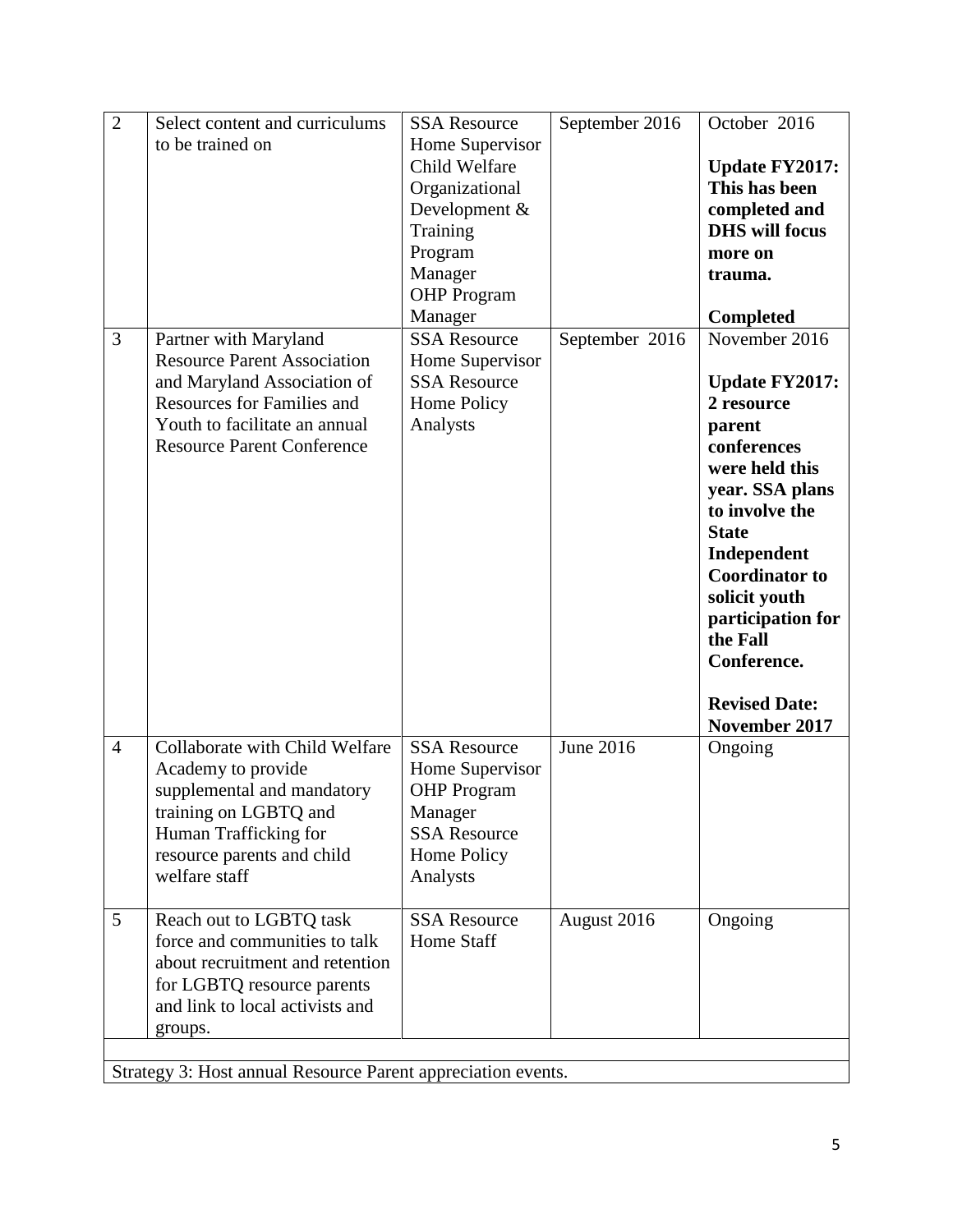| $\overline{+}$ | Action step                                                                                                                                                                | Person or people<br>responsible                                                                                          | Start date  | Complete date                                                                                                                                                                                                 |
|----------------|----------------------------------------------------------------------------------------------------------------------------------------------------------------------------|--------------------------------------------------------------------------------------------------------------------------|-------------|---------------------------------------------------------------------------------------------------------------------------------------------------------------------------------------------------------------|
| $\mathbf{1}$   | Put together a coordination<br>team                                                                                                                                        | <b>SSA Resource</b><br>Home Supervisor                                                                                   | March 2016  | April 2016<br><b>Update FY2017:</b><br>Completed                                                                                                                                                              |
| $\overline{2}$ | Procure budget appropriations                                                                                                                                              | <b>SSA Resource</b><br>Home Supervisor                                                                                   | March 2016  | April 2016                                                                                                                                                                                                    |
|                | Strategy 4: Promote permanency and placement stability through Family Involvement Meetings<br>& Family Finding Practices                                                   |                                                                                                                          |             |                                                                                                                                                                                                               |
| $\#$           | Action step                                                                                                                                                                | Person or people<br>responsible                                                                                          | Start date  | Complete date                                                                                                                                                                                                 |
| $\mathbf{1}$   | Assess the current resource<br>parent pool for potential<br>kinship providers and/or<br>prospective adoptive homes to<br>develop concurrent planning<br>families.          | <b>LDSS Resource</b><br>Home<br>Caseworker<br><b>SSA Resource</b><br>Home Supervisor                                     | June 2016   | August 2016<br><b>Update FY2017:</b><br>SSA is assessing<br>and monitoring<br>to ensure<br>compliance.<br><b>Revised Date:</b><br>Ongoing                                                                     |
| $\overline{2}$ | Meet with FCP Oversight<br>Committee to discuss on<br>training opportunities on<br>partnerships with foster<br>parents, birth parents, agency<br>staff, service providers. | <b>SSA Resource</b><br>Home Supervisor<br><b>SSA Resource</b><br>Home Policy<br>Analysts<br><b>SSA OHP</b><br>Supervisor | June $2016$ | December 2016<br><b>Update FY2017:</b><br><b>SSA</b> has merged<br>committees and<br>this is being<br>addressed in the<br>Oversight<br><b>Steering</b><br><b>Committee</b><br><b>Revised Date:</b><br>Ongoing |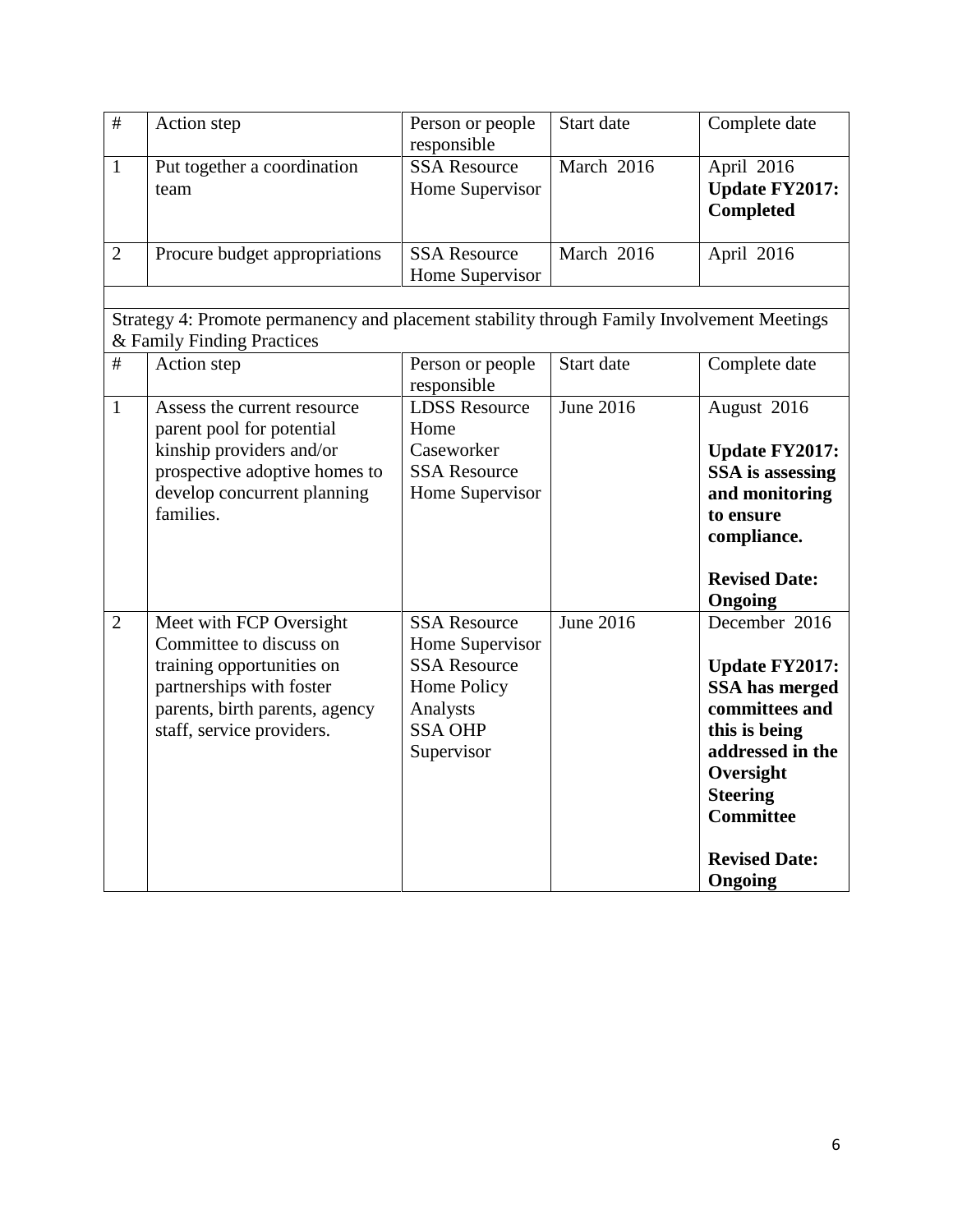| 3            | Hold quarterly facilitated                     | <b>SSA OHP Policy</b> | June 2016                                      | December 2016            |
|--------------|------------------------------------------------|-----------------------|------------------------------------------------|--------------------------|
|              | discussions with Family                        | Analyst               |                                                |                          |
|              | <b>Finders and FIM Trainers</b>                |                       |                                                | <b>Update FY2017:</b>    |
|              |                                                |                       |                                                | <b>The Family</b>        |
|              |                                                |                       |                                                | <b>Finders meet</b>      |
|              |                                                |                       |                                                | quarterly and            |
|              |                                                |                       |                                                | we have a SSA            |
|              |                                                |                       |                                                | <b>Adoption Team</b>     |
|              |                                                |                       |                                                | member who is            |
|              |                                                |                       |                                                | now facilitating         |
|              |                                                |                       |                                                | the meetings.            |
|              |                                                |                       |                                                | <b>The Family</b>        |
|              |                                                |                       |                                                | <b>Finding policy is</b> |
|              |                                                |                       |                                                | in the process of        |
|              |                                                |                       |                                                | being re-                |
|              |                                                |                       |                                                | written.                 |
|              |                                                |                       |                                                | Date for                 |
|              |                                                |                       |                                                | <b>Revision of</b>       |
|              |                                                |                       |                                                | <b>Family Finding</b>    |
|              |                                                |                       |                                                | <b>Policy: August</b>    |
|              |                                                |                       |                                                | 2017                     |
|              |                                                |                       |                                                |                          |
|              | Goal #4: Increase number of resource homes     |                       | Objective: Build positive perception of foster |                          |
|              | by 20% to reflect the demographics of children | care.                 |                                                |                          |
|              | entering foster care.                          |                       |                                                |                          |
|              | <b>Strategy 1: Public Awareness Campaign</b>   |                       |                                                |                          |
| $\#$         | Action step                                    | Person or people      | Start date                                     | Complete date            |
|              |                                                | responsible           |                                                |                          |
| $\mathbf{1}$ | Gather demographic data of                     | <b>LDSS Resource</b>  | <b>July 2016</b>                               | December 2016            |
|              | youth in care and their                        | Home                  |                                                |                          |
|              | communities of origin.                         | Caseworker            |                                                | <b>Update FY2017:</b>    |
|              |                                                | <b>SSA Resource</b>   |                                                | SSA plans to             |
|              |                                                | Home Supervisor       |                                                | provide TA on            |
|              |                                                | <b>SSA Resource</b>   |                                                | updated data             |
|              |                                                | Home Policy           |                                                | and share with           |
|              |                                                | Analysts              |                                                | the local                |
|              |                                                |                       |                                                | departments              |
|              |                                                |                       |                                                | quarterly.               |
|              |                                                |                       |                                                | <b>Revised Date:</b>     |
|              |                                                |                       |                                                | Ongoing                  |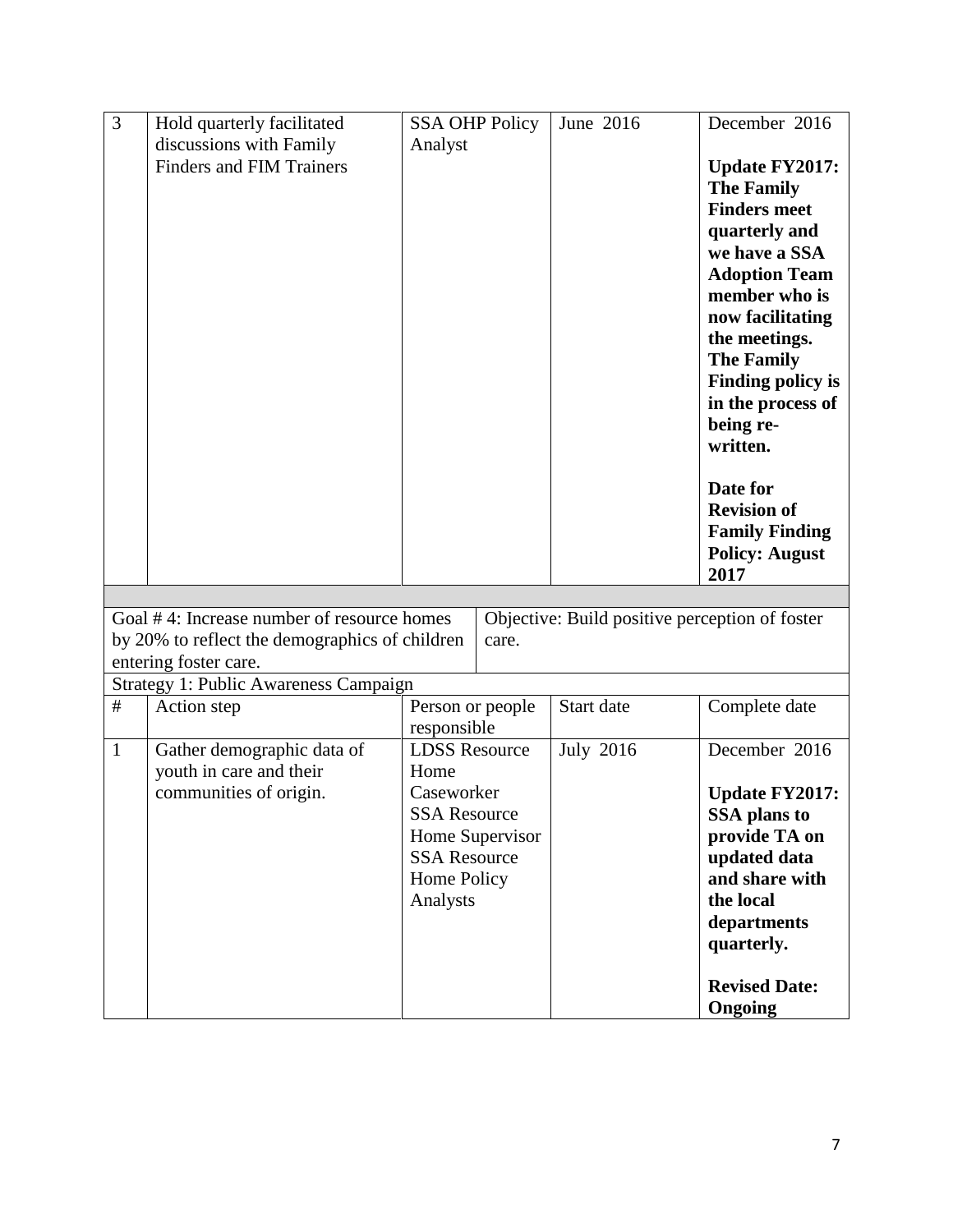| $\overline{2}$ | Attend community events and<br>make presentations in targeted<br>regions.                                 | <b>LDSS Resource</b><br>Home<br>Caseworker<br><b>SSA Resource</b><br>Home Supervisor<br><b>SSA Resource</b><br>Home Policy<br>Analysts | <b>July 2016</b> | December 2016<br><b>Update FY2017:</b><br><b>SSA</b> monitors<br>these events<br>quarterly.<br><b>Revised Date:</b><br>Ongoing                                                                                                                                                                          |
|----------------|-----------------------------------------------------------------------------------------------------------|----------------------------------------------------------------------------------------------------------------------------------------|------------------|---------------------------------------------------------------------------------------------------------------------------------------------------------------------------------------------------------------------------------------------------------------------------------------------------------|
| 3              | Broadcast need for foster<br>parents through select<br>newspaper/radio advertising in<br>targeted regions | <b>LDSS Resource</b><br>Home<br>Caseworker<br><b>SSA Resource</b><br>Home Supervisor<br><b>SSA Resource</b><br>Home Policy<br>Analysts | <b>July 2016</b> | December 2016<br><b>Update FY2017:</b><br><b>Several</b><br>jurisdictions are<br>currently<br>utilizing this<br>recruitment<br>method. SSA<br>plans to provide<br>technical<br>assistance to the<br>local<br>departments<br>around target<br>recruitment<br>efforts.<br><b>Revised Date:</b><br>Ongoing |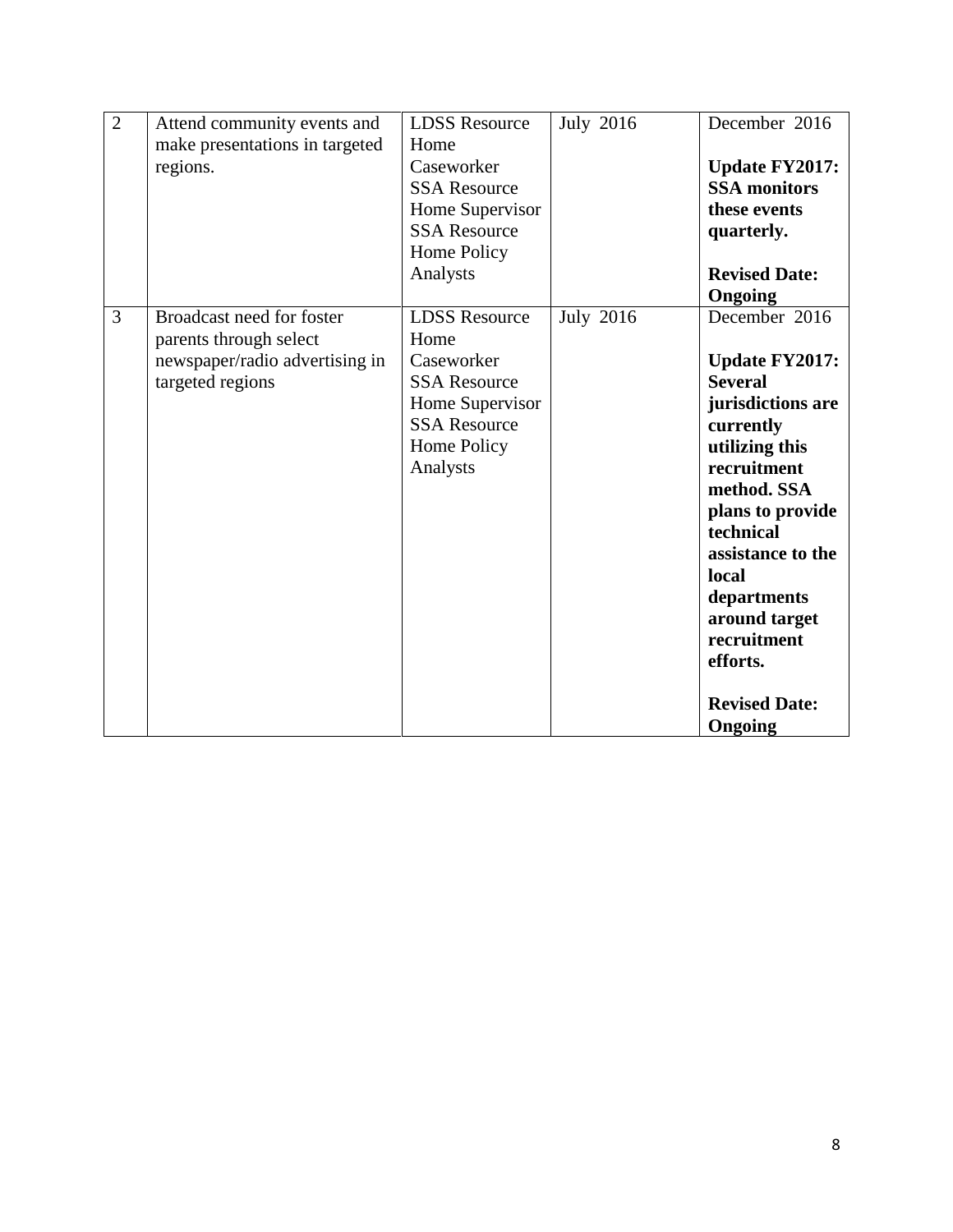| $\overline{4}$ | Photo list children via adoption                                                          | <b>LDSS Resource</b> | <b>July 2016</b> | December 2016         |
|----------------|-------------------------------------------------------------------------------------------|----------------------|------------------|-----------------------|
|                | exchanges                                                                                 | Home                 |                  |                       |
|                |                                                                                           | Caseworker           |                  | <b>Update FY2017:</b> |
|                |                                                                                           | <b>SSA Resource</b>  |                  | SSA is in the         |
|                |                                                                                           | Home Supervisor      |                  | process of            |
|                |                                                                                           | <b>SSA Resource</b>  |                  | purchasing an         |
|                |                                                                                           | Home Policy          |                  | <b>Adoption</b>       |
|                |                                                                                           | Analysts             |                  | <b>Exchange</b>       |
|                |                                                                                           |                      |                  | <b>Association</b>    |
|                |                                                                                           |                      |                  | <b>Membership for</b> |
|                |                                                                                           |                      |                  | all 24 local          |
|                |                                                                                           |                      |                  | jurisdictions to      |
|                |                                                                                           |                      |                  | assist with           |
|                |                                                                                           |                      |                  | photo listing         |
|                |                                                                                           |                      |                  | and matching of       |
|                |                                                                                           |                      |                  | youth                 |
|                |                                                                                           |                      |                  |                       |
|                |                                                                                           |                      |                  | <b>Revised Date:</b>  |
|                |                                                                                           |                      |                  | <b>August 2017</b>    |
| 5              | Ensure short film created on                                                              | <b>SSA Resource</b>  | <b>July 2016</b> | August 2016           |
|                | the recruitment and retention of                                                          | <b>Home Staff</b>    |                  |                       |
|                | older youth is accessible to                                                              |                      |                  | <b>Completed</b>      |
|                | local departments and used in                                                             |                      |                  |                       |
|                | recruitment of older youth.                                                               |                      |                  |                       |
|                |                                                                                           |                      |                  |                       |
|                |                                                                                           |                      |                  |                       |
|                | Strategy 2: Develop public-private partnerships with Child Placement Agencies and groups  |                      |                  |                       |
|                | representative of or that demonstrate the capacity to serve in the communities from which |                      |                  |                       |
|                | children come.                                                                            |                      |                  |                       |
| #              | Action step                                                                               | Person or people     | Start date       | Complete date         |
|                |                                                                                           | responsible          |                  |                       |
| $\mathbf{1}$   | Compile list of current CPA                                                               | <b>LDSS Resource</b> | <b>July 2016</b> | <b>July 2016</b>      |
|                | providers in targeted<br>communities.                                                     | Home<br>Caseworker   |                  |                       |
|                |                                                                                           |                      |                  | <b>Update FY2017:</b> |
|                |                                                                                           | <b>SSA Resource</b>  |                  | <b>SSA</b> plans to   |
|                |                                                                                           | Home Supervisor      |                  | hold its first        |
|                |                                                                                           | <b>SSA Resource</b>  |                  | <b>Provider</b>       |
|                |                                                                                           | Home Policy          |                  | <b>Strategy</b>       |
|                |                                                                                           | Analysts             |                  | <b>Meeting with</b>   |
|                |                                                                                           |                      |                  | <b>Private</b>        |
|                |                                                                                           |                      |                  | <b>Providers on</b>   |
|                |                                                                                           |                      |                  | 06/13/17.             |
|                |                                                                                           |                      |                  |                       |
|                |                                                                                           |                      |                  | <b>Revised Date:</b>  |
|                |                                                                                           |                      |                  | Ongoing               |